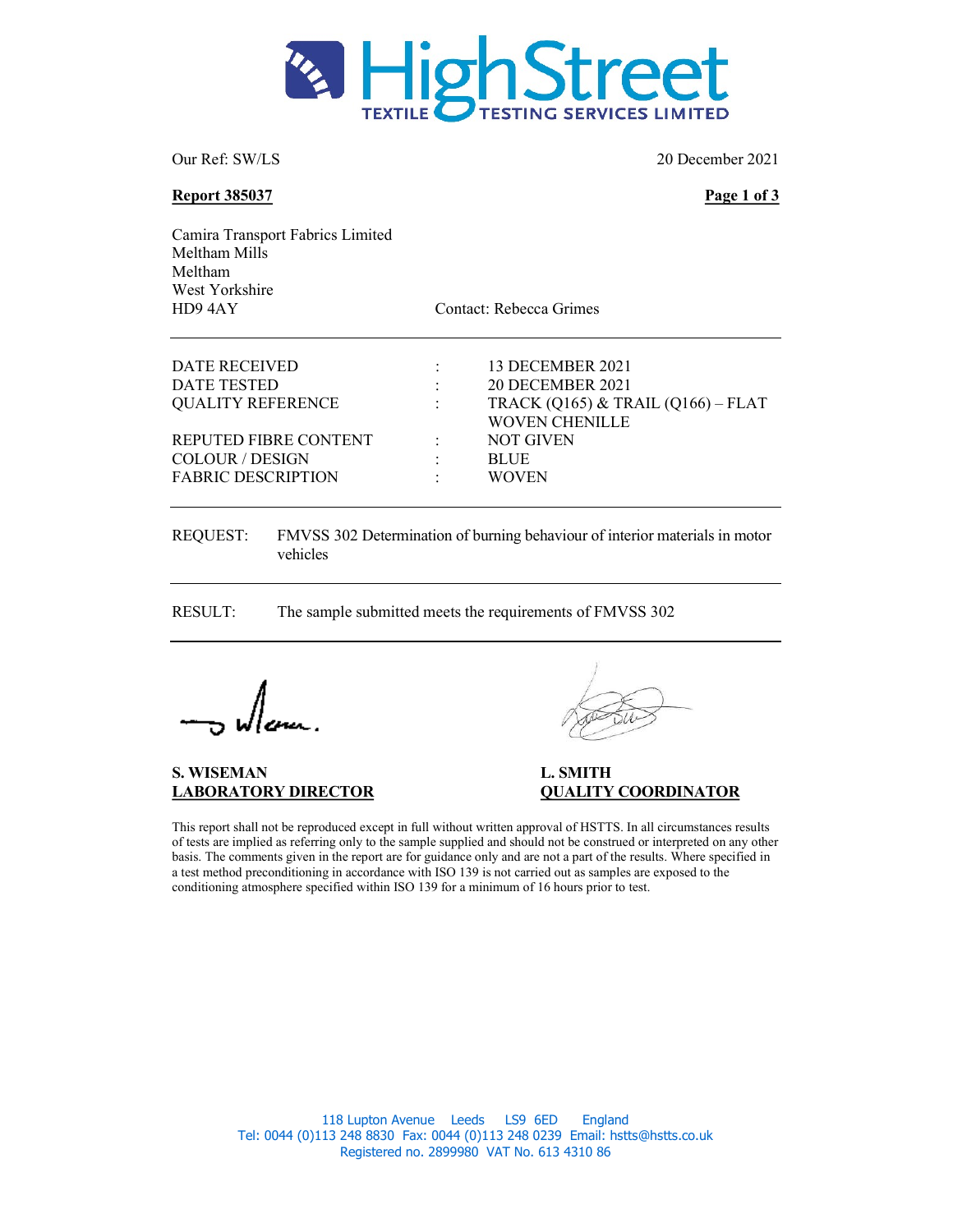

Our Ref: SW/LS 20 December 2021

### Report 385037 Page 2 of 3

## FIRE TESTS ACCORDING TO FMVSS 302 Determination of burning behaviour of interior materials in motor vehicles

#### Procedure

The following test results relate only to the ignitability of the combination of materials under the particular conditions of test; they are not intended as a means of assessing the full potential fire hazard of the materials in use.

They also only relate to the materials tested. They do not guarantee to represent the performance of production materials.

Five specimens were tested in accordance with the above standard. The burning time and burnt distance were recorded and the burning rate, B, in millimetres per minute, calculated.

#### **Requirements**

Shall not burn at a rate of more than 102 mm per minute.

#### **Results**

The sample was tested in the as received condition, and in the length direction.

| Burn distance (mm) | Burning time $(s)$ | Burn rate B |
|--------------------|--------------------|-------------|
|                    |                    | mm/min      |
| DNI                | DNI                |             |
| DNI                | DNI                |             |
| DNI                | DNI                |             |
| DNI                | DNI                |             |
| DNI                | DNI                |             |
|                    | Mean               |             |

DNI Did Not Ignite.

Met the requirements of FMVSS 302.